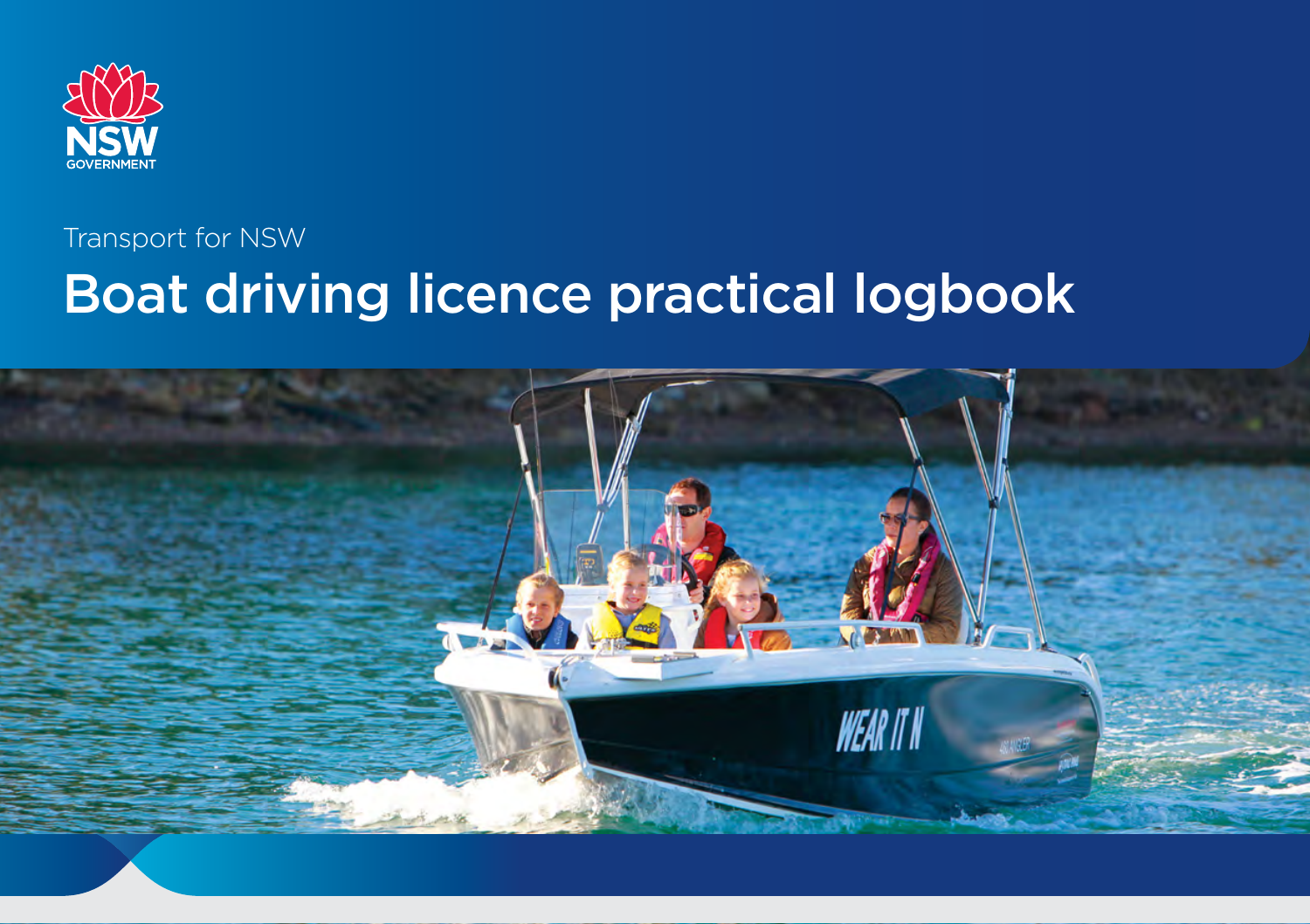# **Introduction**

Proof of practical boating experience is a key requirement for obtaining your general boat or personal watercraft (PWC) driving licence.

This logbook includes:

- Information about boat driving licences Pages 2–5
- Boat driving licence practical experience log Pages 6–10
- Guide to practical boating requirements Pages 11–16
- Boating trip checklist Pages 17–18.

Use this logbook to learn about safe boating practices and record your progress. Treat it as an important tool to help you become a competent, safety conscious and licensed skipper.

# **Who must have a licence?**

Anyone driving a powered vessel operating recreationally on NSW waters at a speed of 10 knots (approximately 18.5 km/h) or more must have a boat driving licence.

Ten knots is the speed at which most powerboats start to speed up, rise and plane (skim) on top of the water.

Additionally, anyone who drives a personal watercraft (PWC) at any speed must have a PWC licence.

# **Types of licence**

# General boat driving licence

You must have a NSW general boat driving licence (boat licence) to drive a powerboat or sailing boat using its engine for recreation on NSW waterways at a speed of 10 knots or more. This is approximately 18.5km/h.

A person must be 12 years of age or older in order to hold a licence.

If you're aged under 16, there are restrictions you must follow.

# Personal watercraft (PWC) driving licence

To drive a personal watercraft (PWC) – for example, a jet ski – you must have a PWC licence.

You must have a boat licence to get a PWC licence, or you can get both licences at the same time.

A person must be 12 years of age or older in order to hold a PWC driving licence.

Restrictions apply to licence holders under 16 years of age.

## Restrictions on licence holders from 12 to under 16 years of age

There are restrictions for people aged under 16 with a NSW boat licence or personal watercraft (PWC) licence. These restrictions help keep everyone safe.

If you're aged under 16, you must not drive a powered vessel:

- faster than 20 knots
- faster than 10 knots unless there's a person aged 16 or over on board who has a boat or PWC licence
- faster than 10 knots while towing a person
- faster than 10 knots at night (between sunset and sunrise) – for boats only
- at night (between sunset and sunrise) – for PWC only
- in any race, display, regatta, exhibition or similar operation.

People aged under 16 with an interstate or overseas licence must also follow these restrictions when using NSW waterways.

There may be exemptions to these restrictions for participants of licensed organised events.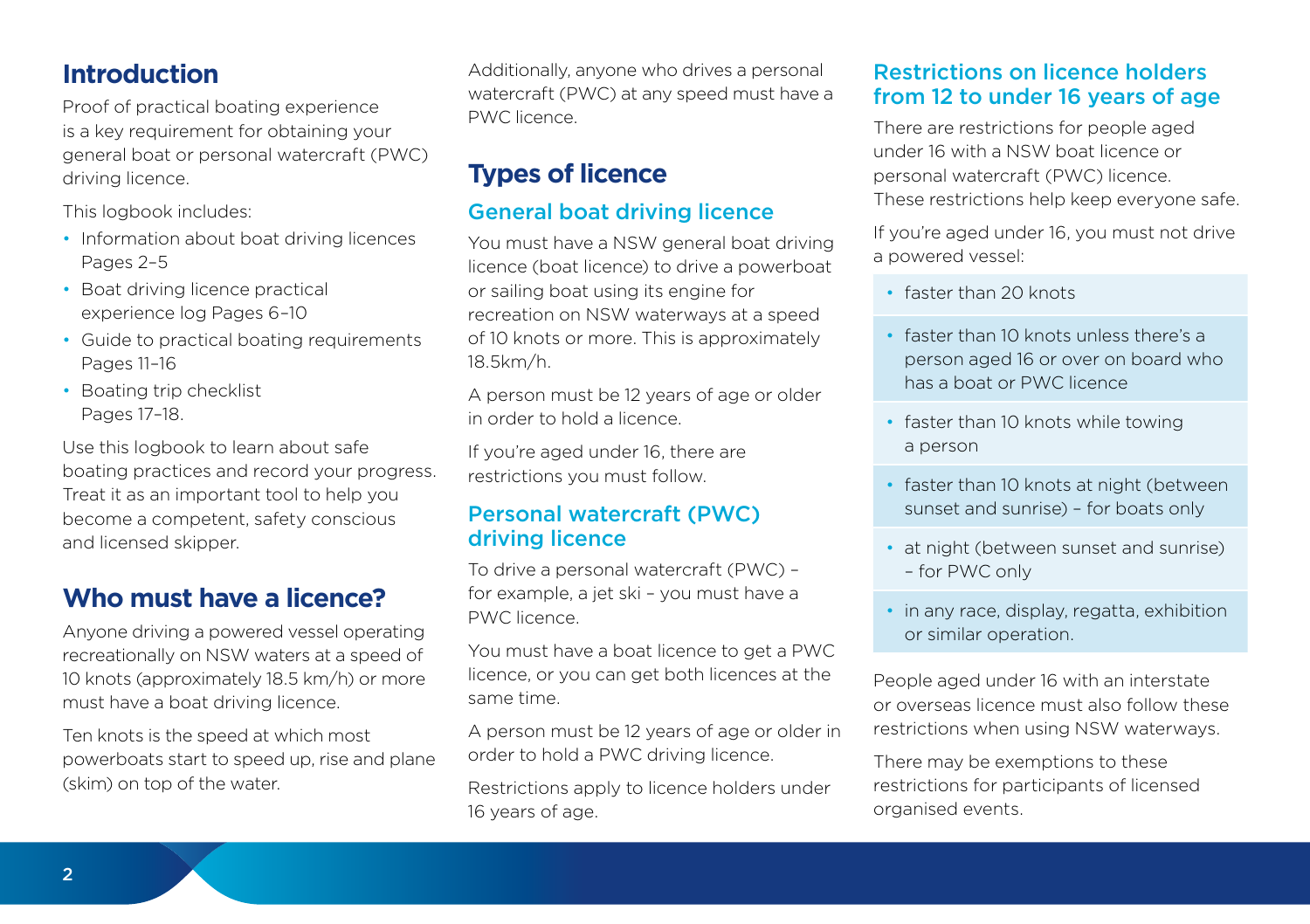## Licence period

A general boat driving licence or PWC driving licence is available for 1, 3, 5 or 10 years. Licences are initially issued as paper licences, followed by a plastic licence card. You can also choose to get a digital licence, which can be accessed via the Service NSW app.

# **Getting your boat licence**

To obtain a general boat driving licence, applicants must:

- Provide evidence of practical boating experience
- Successfully complete the general boat licence knowledge test.

To obtain a PWC driving licence, applicants must first obtain a general boat driving licence and then successfully complete the PWC licence knowledge test.

On completion of the requirements listed above and proof of identity (see page 5), the relevant boat driving licence will be issued to applicants on payment of the licence fee.

For more information on how to get a boat licence, call **13 77 88** or visit the licensing section of our website at **[roads-waterways.transport.nsw.gov.au](http://roads-waterways.transport.nsw.gov.au)**.

## How to comply with practical boating experience requirements

The following options are available as methods to satisfy the practical boating experience requirements:

#### **Option 1**

Practical boating experience can be gained by completing this boat driving licence practical logbook. You must take a minimum of 3 trips with an experienced skipper in a powerboat or sailing boat using its engine.

An experienced skipper must be aged 18 or over and:

- have a current NSW or interstate boat licence, and have held their licence for a minimum of 3 consecutive years at any stage, or
- hold a certificate of competency.

The boat must have the required safety equipment. If you take the trips at night (between sunset and sunrise), the boat must have the required lights.

Details of each trip must be recorded in the practical logbook and be verified by the experienced skipper. The applicant and the experienced skipper must also confirm that all elements relating to practical experience competencies, as listed in the logbook,

have been covered by initialling each element across the three trips.

Logbooks are available free of charge from any service centre – see 'Find a Service NSW location' at **[service.nsw.gov.](http://service.nsw.gov.au) [au](http://service.nsw.gov.au)** – or online from our website

#### **[roads-waterways.transport.nsw.gov.au](http://roads-waterways.transport.nsw.gov.au)**.

Only trips carried out within the 12 months prior to the issue of a boat driving licence will be recognised for the purpose of satisfying practical experience requirements.

#### **Option 2**

Applicants can also satisfy the practical experience requirement by completing practical boating training conducted by Authorised Training Providers (ATP).

ATPs are independent organisations approved by Transport for NSW to deliver courses. Participation in these courses satisfies the practical boating experience requirement of the licence application process.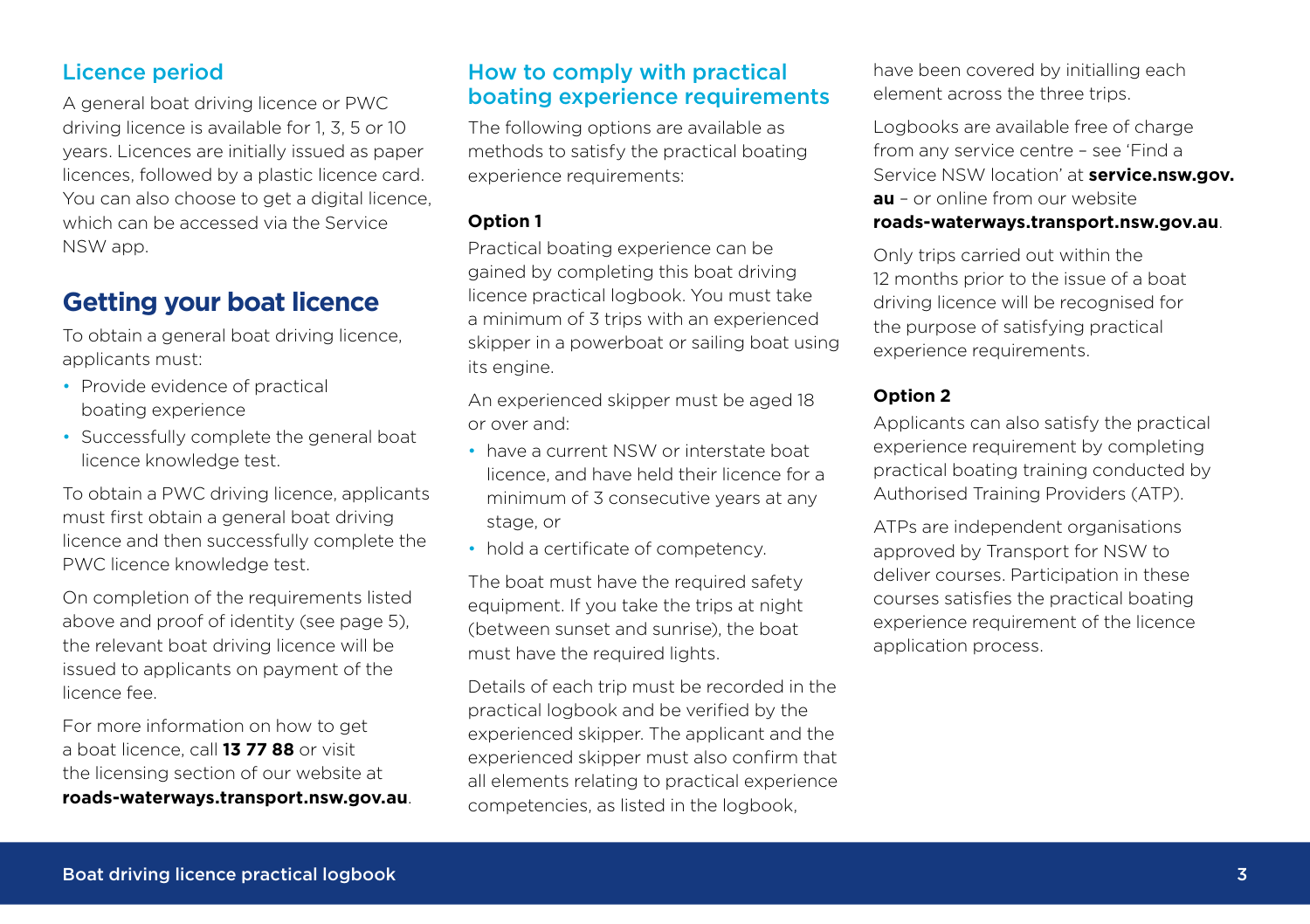The ATP course may include both theory and on-water components. There may be circumstances where the ATP cannot conduct the on-water training component, eg applicants' proximity to a waterway.

In these cases, the ATP can complete the theory component, along with the Transport for NSW knowledge test, but you will need to complete the on-water training component by the use of a logbook with an experienced skipper.

Fees and conditions apply to attend a training course conducted by an approved ATP.

Transport for NSW provides a list of approved ATPs on our website at **[roads-waterways.transport.nsw.gov.au](http://roads-waterways.transport.nsw.gov.au)**.

## How to comply with boat licence knowledge test requirements

Applicants for a boat driving licence must demonstrate the level of competency required by passing an appropriate boat driving knowledge test. There are two ways you can take the knowledge test: at a service centre or with an Authorised Training Provider (ATP).

All the information needed for a general boat licence knowledge test is included in the Boating Handbook. You can

test your knowledge before taking the test, by taking the online boating knowledge quiz available on our website

#### **[roads-waterways.transport.nsw.gov.au](http://roads-waterways.transport.nsw.gov.au)**.

Questions in the quizzes are taken from the pool of questions used in the real general boat and PWC licence knowledge tests.

You should also study the *Boating Handbook* and *Personal Watercraft Handbook* before sitting a test.

## Take the licence knowledge tests

You must pass the General Boat Licence Knowledge Test to apply for your boat licence.

The test has 50 multiple-choice questions about rules and safety on the water. To pass, you must correctly answer:

- a minimum of 24 of the 30 questions in the first part (Section A)
- all 20 questions in the second part (Section B).

You must pass the PWC Licence Knowledge Test to apply for your PWC licence.

The test is about PWC rules and safety on the water. To pass, you must answer a minimum of 12 of the 15 questions correctly. If you're aged under 16 you must have a parent or legal guardian with you when you take the test.

A fee is payable for each licence test attempt. If you fail the boating knowledge test, another fee is charged to sit the test again.

A free interpreter service is available for applicants who need to take the test in another language. Please call **13 14 50**  and ask the interpreter to phone **13 77 88**.

Applicants with special needs or learning difficulties should call **13 77 88** to discuss any issues or special arrangements required before booking in for the test.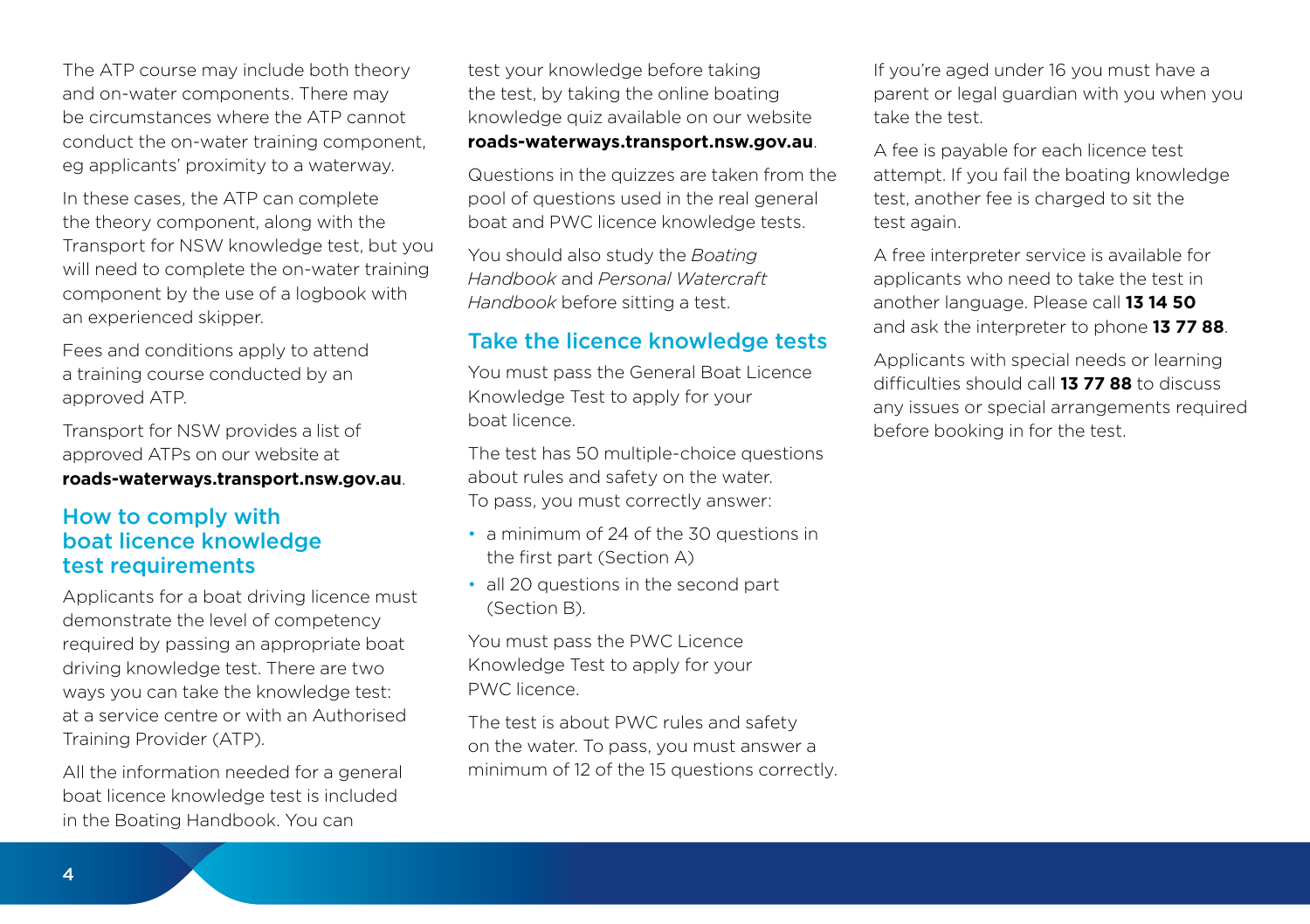#### **Recognised qualifications**

Some Australian Sailing and Royal Yachting Association qualifications meet the practical experience and test requirements for a NSW boat licence. You still need to apply for a licence and pay the fee. To check if your qualification is recognised, call Transport for NSW on **13 77 88**.

#### **Interstate licences**

The holder of an interstate boat licence may transfer their licence to a NSW boat driving licence on presentation of:

- The original or certified copy of the interstate licence, or
- A letter from the issuing jurisdiction, and
- Proof of identity (POI).

For more information call **13 77 88** or visit our website **[roads-waterways.transport.](http://roads-waterways.transport.nsw.gov.au) [nsw.gov.au](http://roads-waterways.transport.nsw.gov.au)**.

# Apply for a licence

- An applicant must provide acceptable proof of identity documentation before sitting a test
- Applicants under 16 years of age must be accompanied by a parent or legal guardian when sitting the test. Proof of identity documentation for the parent or guardian is also required
- PWC driving licence applicants must provide two colour passport acceptable photographs with a light background. PWC licences are plastic photo cards
- Applicants must complete a licence application form, declare any medical condition or physical disability which may affect their ability to safely operate a boat, meet eyesight standards and pay the appropriate fees.

# Proof of identity (POI)

To ensure the accuracy of records, applicants must provide acceptable proof of identity (POI) when conducting a business transaction.

POI identification documents must be original documents or certified copies. For POI requirements and a full list of acceptable POI documents, visit **[roads](http://roads-waterways.transport.nsw.gov.au)[waterways.transport.nsw.gov.au](http://roads-waterways.transport.nsw.gov.au)** or call

**13 77 88**.

## Combined driver/boat/PWC licence

Transport for NSW customers are able to combine their NSW driver licence and general boat or PWC driving licence onto one card.

Eligible customers can opt in only at the time of their NSW driver licence renewal and their driver licence card will be printed with a note on the reverse of the card that the licence holder also holds a NSW general boat driving licence or PWC driving licence.

This option may only be taken up by the customer at the time of driver licence renewal at select registries or service centres.

For more information, visit our website at **[roads-waterways.transport.nsw.gov.au](http://roads-waterways.transport.nsw.gov.au)**.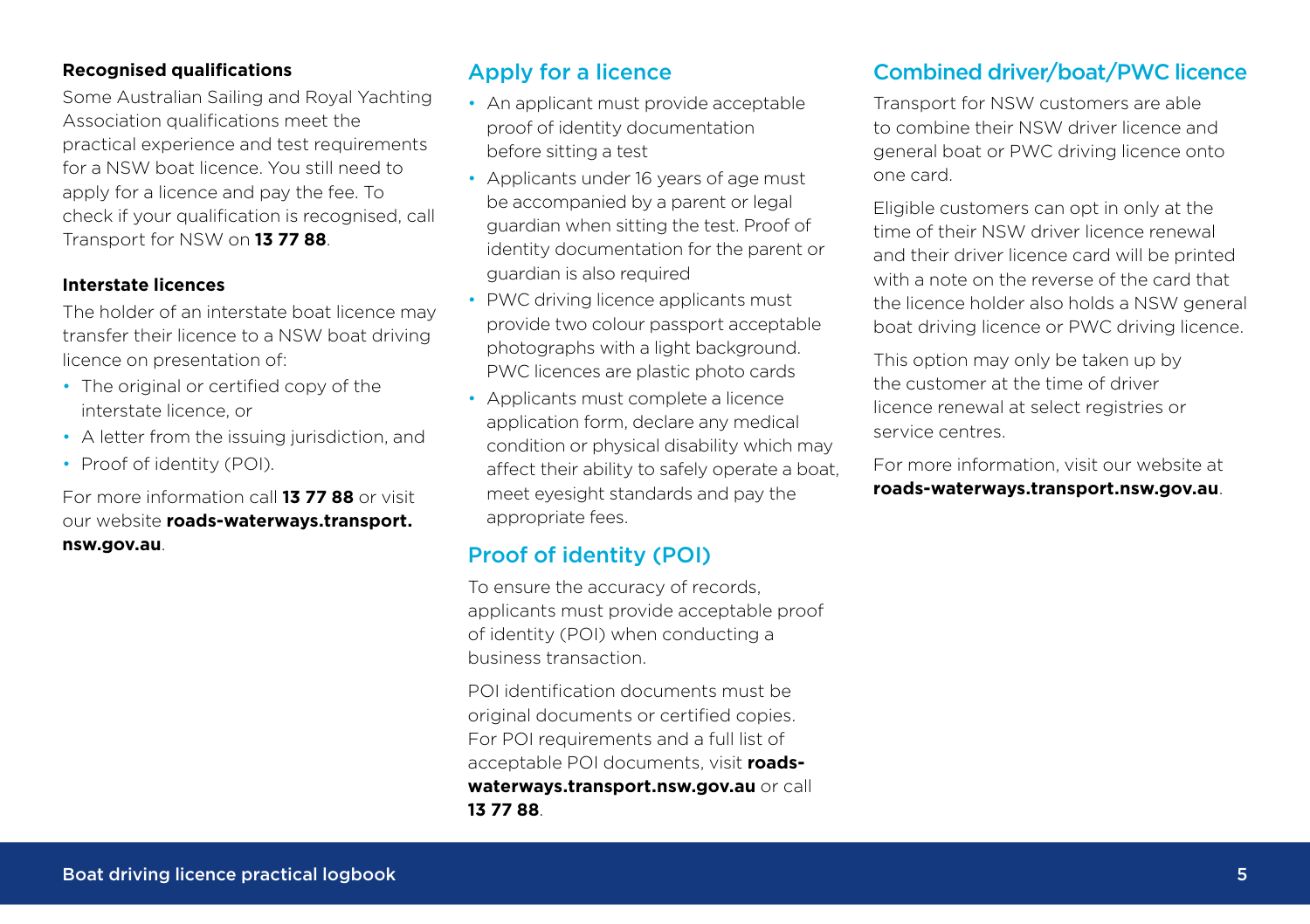# **Boat driving licence practical experience log**

| Only trips carried out within 12 months of the date of applying for the boat licence will be recognised for the purpose of satisfying<br>Trips - minimum 3<br>practical experience requirements. Note: Trips carried out between sunset and sunrise are optional.                                                                                                                                                                                                                                                              |      |                                                                                                                                                                                                                                                                                         |                        |                     |                                                      |
|--------------------------------------------------------------------------------------------------------------------------------------------------------------------------------------------------------------------------------------------------------------------------------------------------------------------------------------------------------------------------------------------------------------------------------------------------------------------------------------------------------------------------------|------|-----------------------------------------------------------------------------------------------------------------------------------------------------------------------------------------------------------------------------------------------------------------------------------------|------------------------|---------------------|------------------------------------------------------|
| Date                                                                                                                                                                                                                                                                                                                                                                                                                                                                                                                           | Area | <b>Experienced Skipper Details:</b> An experienced skipper is a person who is 18<br>years or older and holds, as a minimum, a current and valid NSW or interstate<br>boat driving licence and has at any stage held a boat driving licence for at least<br>three (3) consecutive years. |                        |                     | Signature of<br><b>Experienced</b><br><b>Skipper</b> |
|                                                                                                                                                                                                                                                                                                                                                                                                                                                                                                                                |      | <b>Name</b>                                                                                                                                                                                                                                                                             | Licence No.            | <b>Phone Number</b> |                                                      |
|                                                                                                                                                                                                                                                                                                                                                                                                                                                                                                                                |      |                                                                                                                                                                                                                                                                                         |                        |                     |                                                      |
|                                                                                                                                                                                                                                                                                                                                                                                                                                                                                                                                |      |                                                                                                                                                                                                                                                                                         |                        |                     |                                                      |
|                                                                                                                                                                                                                                                                                                                                                                                                                                                                                                                                |      |                                                                                                                                                                                                                                                                                         |                        |                     |                                                      |
|                                                                                                                                                                                                                                                                                                                                                                                                                                                                                                                                |      |                                                                                                                                                                                                                                                                                         |                        |                     |                                                      |
|                                                                                                                                                                                                                                                                                                                                                                                                                                                                                                                                |      |                                                                                                                                                                                                                                                                                         |                        |                     |                                                      |
| DECLARATION: I declare I have completed a minimum of 3 trips in a power-driven boat under power, and during these trips I have completed each task in the Boat Driving<br>Licence Practical Experience Log (Sections 1.1 to 3.4). I understand the nominated experienced skipper(s) may be contacted to verify information given in this log and my<br>boat driving licence may be cancelled if information provided is found to be incorrect or untrue. Note: Heavy penalties apply for making false entries in this logbook. |      |                                                                                                                                                                                                                                                                                         |                        |                     |                                                      |
| <b>Applicant's Full Name:</b>                                                                                                                                                                                                                                                                                                                                                                                                                                                                                                  |      |                                                                                                                                                                                                                                                                                         | <b>Contact Number:</b> |                     |                                                      |
| <b>Applicant's Address:</b>                                                                                                                                                                                                                                                                                                                                                                                                                                                                                                    |      |                                                                                                                                                                                                                                                                                         | Date of Birth:         |                     |                                                      |
| <b>Applicant's Signature:</b>                                                                                                                                                                                                                                                                                                                                                                                                                                                                                                  |      |                                                                                                                                                                                                                                                                                         | Date:                  |                     |                                                      |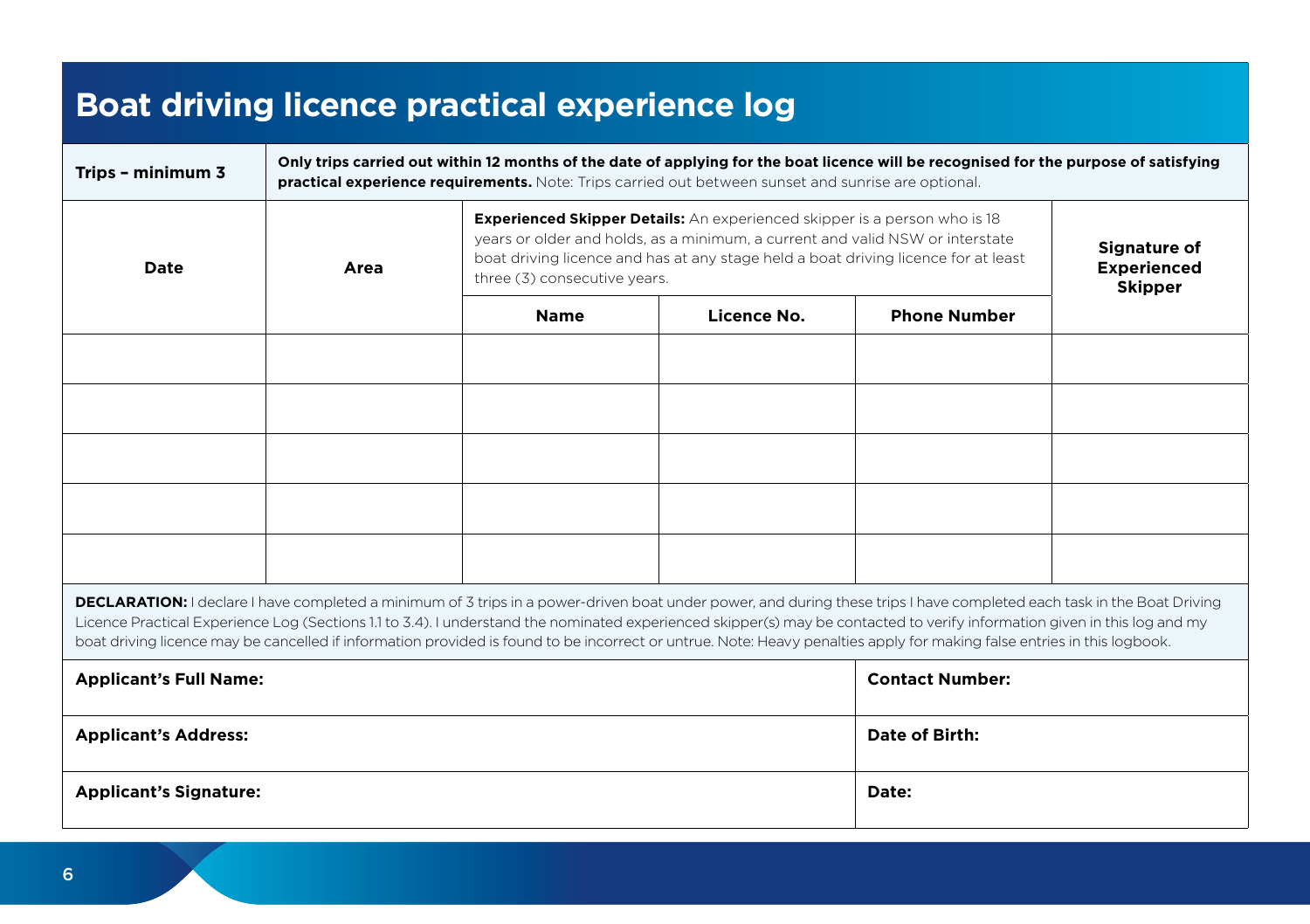| <b>Boat driving licence practical experience log</b>                                                                                                                                                                                                                                                                                                                        | <b>Skipper</b><br><b>Initial</b> | <b>Applicant</b><br><b>Initial</b> |
|-----------------------------------------------------------------------------------------------------------------------------------------------------------------------------------------------------------------------------------------------------------------------------------------------------------------------------------------------------------------------------|----------------------------------|------------------------------------|
| $\mathbf{1}$<br><b>Carry out trip preparation and planning</b>                                                                                                                                                                                                                                                                                                              |                                  |                                    |
| Maintain the boat and safety equipment<br>1.1                                                                                                                                                                                                                                                                                                                               |                                  |                                    |
| Discuss the need for the boat to be maintained/serviced on a regular basis.                                                                                                                                                                                                                                                                                                 |                                  |                                    |
| Discuss requirements for safety equipment to be carried and identify what safety equipment is required for the vessel.                                                                                                                                                                                                                                                      |                                  |                                    |
| Applicant to review safety equipment purpose, location, service requirements and appropriate stowage.                                                                                                                                                                                                                                                                       |                                  |                                    |
| Mooring, berthing and trailers<br>1.2 <sub>1</sub>                                                                                                                                                                                                                                                                                                                          |                                  |                                    |
| Discuss need for mooring/berthing apparatus to be maintained/serviced on a regular basis.                                                                                                                                                                                                                                                                                   |                                  |                                    |
| Discuss elements of launch and recovery of trailerable vessel if applicable.                                                                                                                                                                                                                                                                                                |                                  |                                    |
| 1.3 Plan trip                                                                                                                                                                                                                                                                                                                                                               |                                  |                                    |
| Skipper to discuss trip planning and the need to check:<br>• Weather<br>Suitability of vessel for trip including conditions (wave height, tides, etc)<br>Number of passengers allowed for with adequate equipment/gear/food/water/etc<br>Emergency contact details<br>You have let someone know where you are going<br>That person is informed of safe return.<br>$\bullet$ |                                  |                                    |
| Applicant to prepare a trip plan using this checklist.                                                                                                                                                                                                                                                                                                                      |                                  |                                    |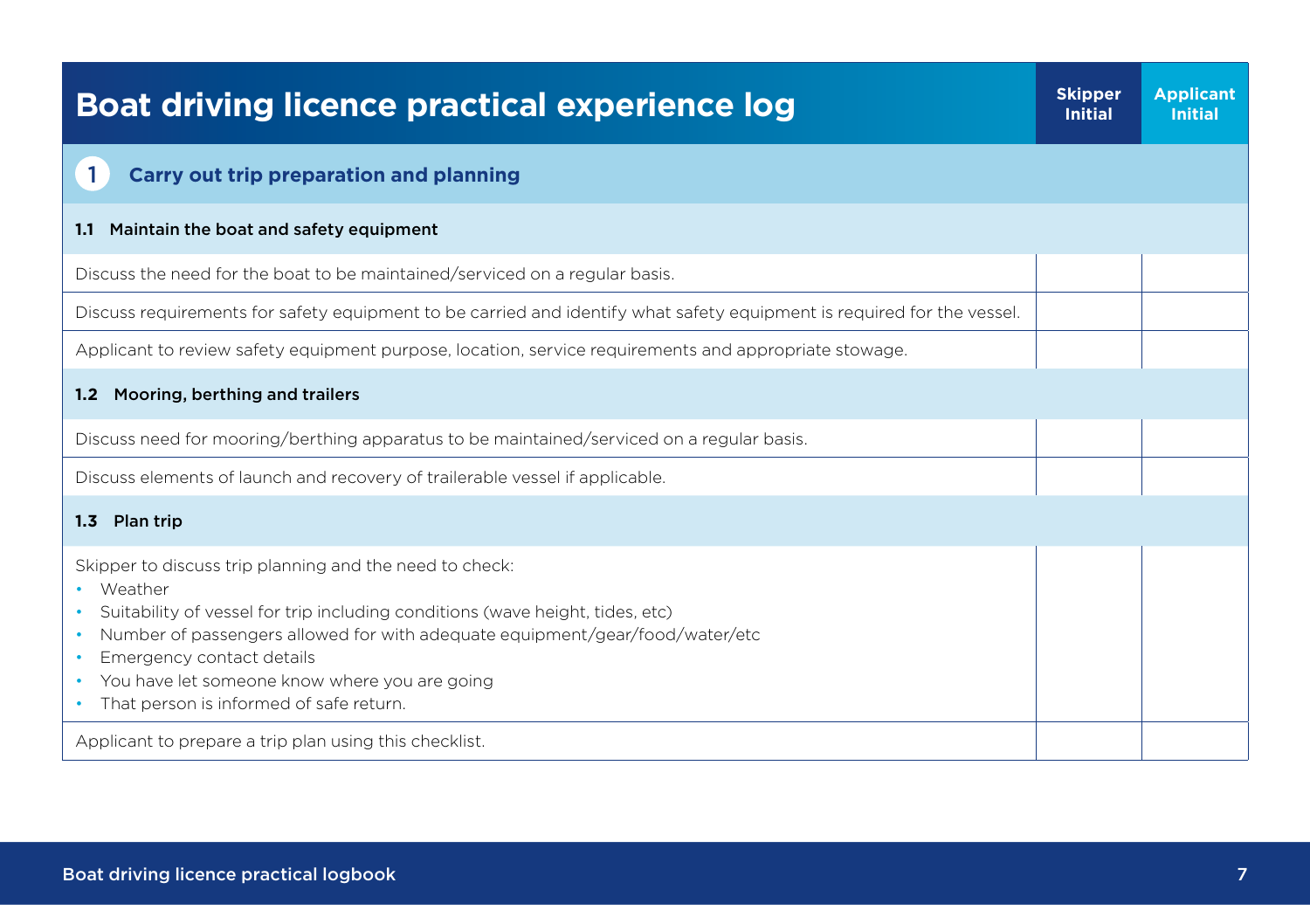| <b>Boat driving licence practical experience log</b>                                                                                                                                                          | <b>Skipper</b><br><b>Initial</b> | <b>Applicant</b><br><b>Initial</b> |
|---------------------------------------------------------------------------------------------------------------------------------------------------------------------------------------------------------------|----------------------------------|------------------------------------|
| $\overline{2}$<br>Safely operate a mechanically powered recreational boat                                                                                                                                     |                                  |                                    |
| Manoeuvre and handle boat<br>2.1                                                                                                                                                                              |                                  |                                    |
| At least one pre-start check to be carried out by applicant.                                                                                                                                                  |                                  |                                    |
| Motor prepared for start and started by applicant.                                                                                                                                                            |                                  |                                    |
| Applicant to manoeuvre the boat in various conditions and in accordance with key messages of:<br>Proper lookout<br>Safe speed<br>Stay on right<br>• Awareness of boat impacts (eq wash, noise and discharge). |                                  |                                    |
| Drills carried out:<br>Drive boat forward and astern<br>• Approach and departure from buoy, jetty, beach and trailer (if using).                                                                              |                                  |                                    |
| 2.2 Navigation                                                                                                                                                                                                |                                  |                                    |
| Skipper describes navigations aids (port and starboard buoys, cardinal buoys, signage), and their purpose.                                                                                                    |                                  |                                    |
| Skipper discusses collision avoidance techniques.                                                                                                                                                             |                                  |                                    |
| Applicant shows capacity to determine hazards and boating conditions when navigating the boat while underway.                                                                                                 |                                  |                                    |

**Note:** A guide to assist skipper and applicant is on pages 11–16.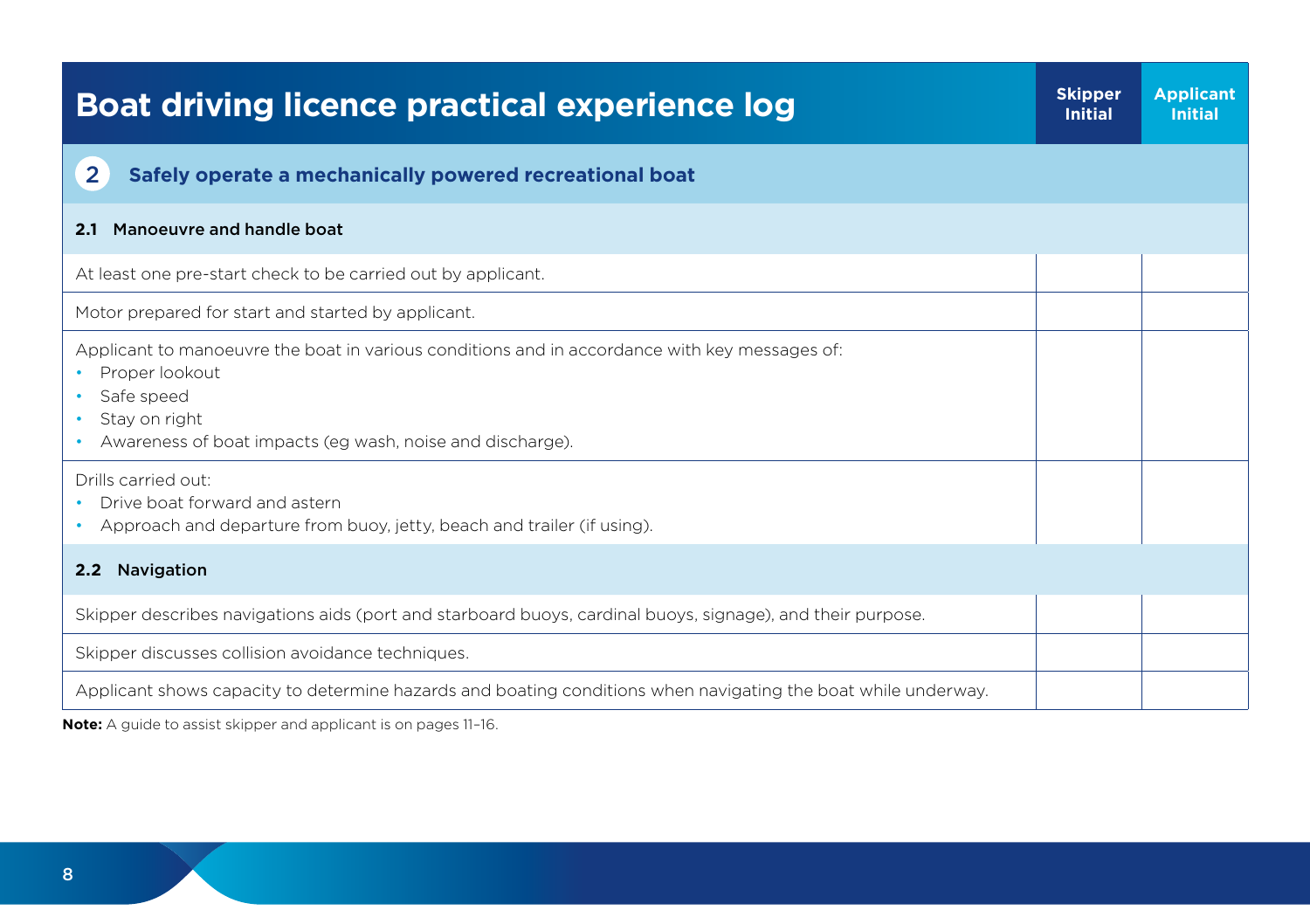| <b>Boat driving licence practical experience log</b>                                                                               | <b>Skipper</b><br><b>Initial</b> | <b>Applicant</b><br><b>Initial</b> |
|------------------------------------------------------------------------------------------------------------------------------------|----------------------------------|------------------------------------|
| 2.3 Anchor the boat                                                                                                                |                                  |                                    |
| Applicant selects safe anchorage site in accordance with prevailing and forecast conditions and in accordance<br>with legislation. |                                  |                                    |
| Applicant selects correct type of anchor for location.                                                                             |                                  |                                    |
| Anchor is lowered, set and monitored according to prevailing conditions by the applicant.                                          |                                  |                                    |
| Anchor is retrieved and securely stowed by the applicant.                                                                          |                                  |                                    |
| 3<br><b>Respond to boating emergencies and incidents</b>                                                                           |                                  |                                    |
| Use safety equipment<br>3.1                                                                                                        |                                  |                                    |
| Discuss nature, type, location, accessibility and serviceability of safety equipment.                                              |                                  |                                    |
| Discuss appropriate use of safety equipment in a range of emergencies.                                                             |                                  |                                    |
| Applicant to put on a lifejacket.                                                                                                  |                                  |                                    |
| Raise alarms<br>3.2                                                                                                                |                                  |                                    |
| Discuss how to communicate alarm to passengers.                                                                                    |                                  |                                    |
| Discuss different kinds of emergency and how to identify.                                                                          |                                  |                                    |
| Discuss use of distress signals (waving for assistance, v-sheet, flares, radio, mobile phone, EPIRB).                              |                                  |                                    |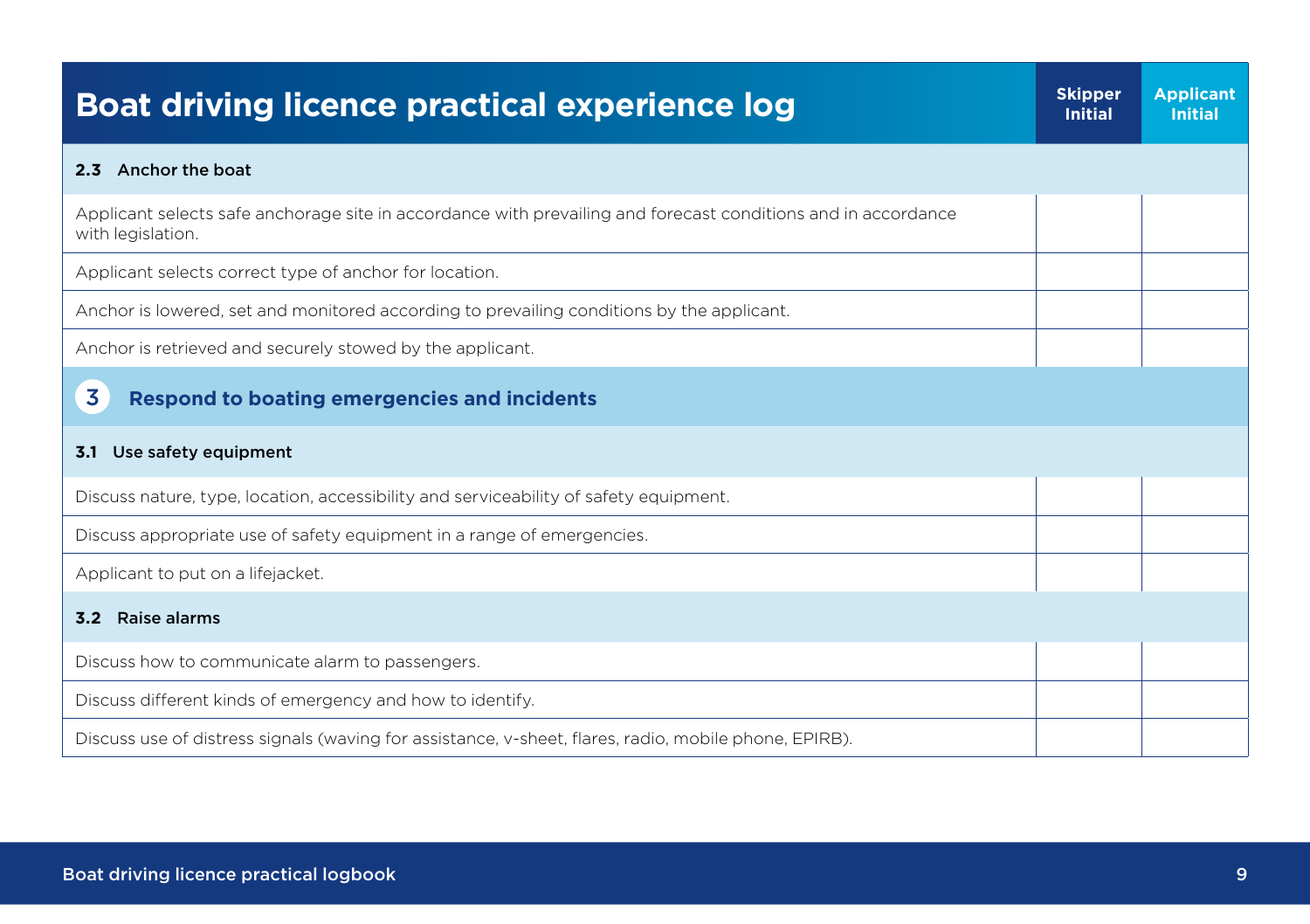| <b>Boat driving licence practical experience log</b>                                                                                                  | <b>Skipper</b><br><b>Initial</b> | <b>Applicant</b><br><b>Initial</b> |
|-------------------------------------------------------------------------------------------------------------------------------------------------------|----------------------------------|------------------------------------|
| Deal with on-board emergency<br>3.3                                                                                                                   |                                  |                                    |
| Discuss actions required to deal with an emergency situation including managing the emergency and<br>protecting passengers.                           |                                  |                                    |
| Discuss how a boat's position is identified, recorded and communicated to emergency services along with passenger<br>details and nature of emergency. |                                  |                                    |
| Discuss how assistance is summoned from other boats nearby.                                                                                           |                                  |                                    |
| Discuss providing assistance to injured persons.                                                                                                      |                                  |                                    |
| Discuss how communication with rescuers is maintained.                                                                                                |                                  |                                    |
| Discuss how to prepare for abandoning the boat, if required.                                                                                          |                                  |                                    |
| Discuss how to communicate the end of emergency to appropriate personnel.                                                                             |                                  |                                    |
| 3.4 Assist others in distress                                                                                                                         |                                  |                                    |
| Carry out man overboard simulation drill.                                                                                                             |                                  |                                    |
| Discuss how distress signals from others are recognised and nature of assistance required is identified.                                              |                                  |                                    |
| Discuss capability to safely assist or relay emergency, taking into account own safety and physical proximity to the<br>emergency incident.           |                                  |                                    |
| Discuss how appropriate response to an emergency is prepared for and implemented.                                                                     |                                  |                                    |
| Discuss how to communicate the end of emergency incident to appropriate personnel.                                                                    |                                  |                                    |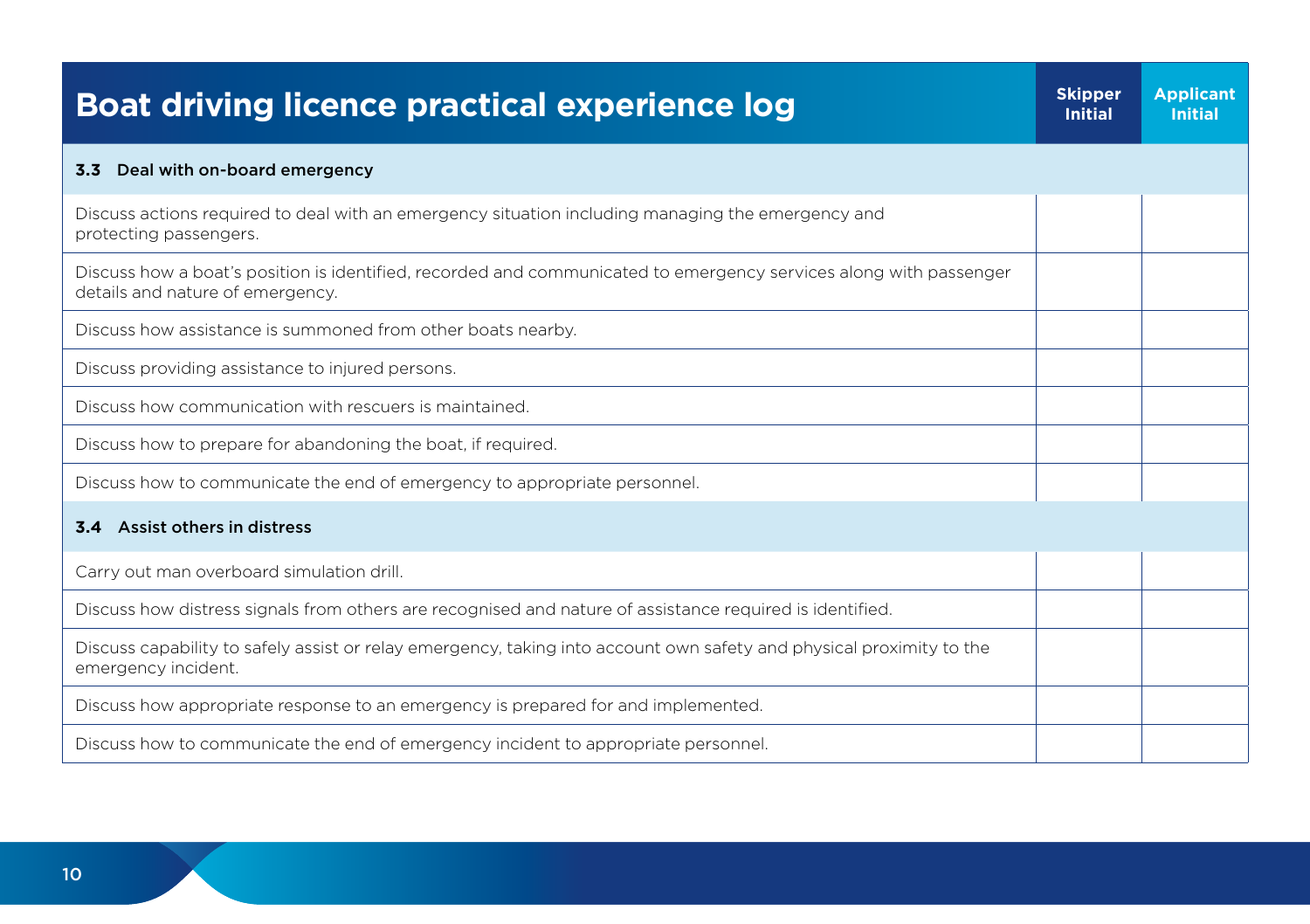# **Guide to assist skipper and applicant undertaking the boating licence practical experience**

This guide provides background information for each of the sections in the practical experience log, pages 7–10.

## 11 Maintain the boat and safety equipment

Ensure your boat is seaworthy and ready for use. That means an overall check to ensure all fittings and equipment are in place and in good condition. Pay special attention to safety equipment, as well as electrical and fuel systems.

#### **Maintenance/service of the motor:**

- Oil levels and mix
- Belts
- Spark plugs
- Regular running and flushing of motor including manual starting
- Raw water intake filters
- Fuel lines, fillers and tanks
- Hoses
- Compliance with program maintenance
- Electrical wiring
- Engine kill switch
- Steerage
- Propeller and shaft condition.

#### **Safety equipment:**

- Lifejackets
- Bailer/bucket/fire bucket
- Paddles or oars/rowlocks
- Bilge pump
- First aid kit
- Fire extinguisher
- Distress signalling equipment
- Marine radio
- Waterproof floating torch
- Map/charts (paper)
- Anchor with chain/line and sea anchor
- Lifebuoy
- Compass (magnetic)
- Sound signal (air horn/whistle/bell)
- Drinking water
- Tow rope
- Isolating switches
- Local emergency procedures book
- Sounding equipment
- EPIRB 406MHz
- GPS
- Divers flag
- Suitable clothing
- Safety label
- Emergency steering
- Alternative means of propulsion
- Engine kill switch lanyard.

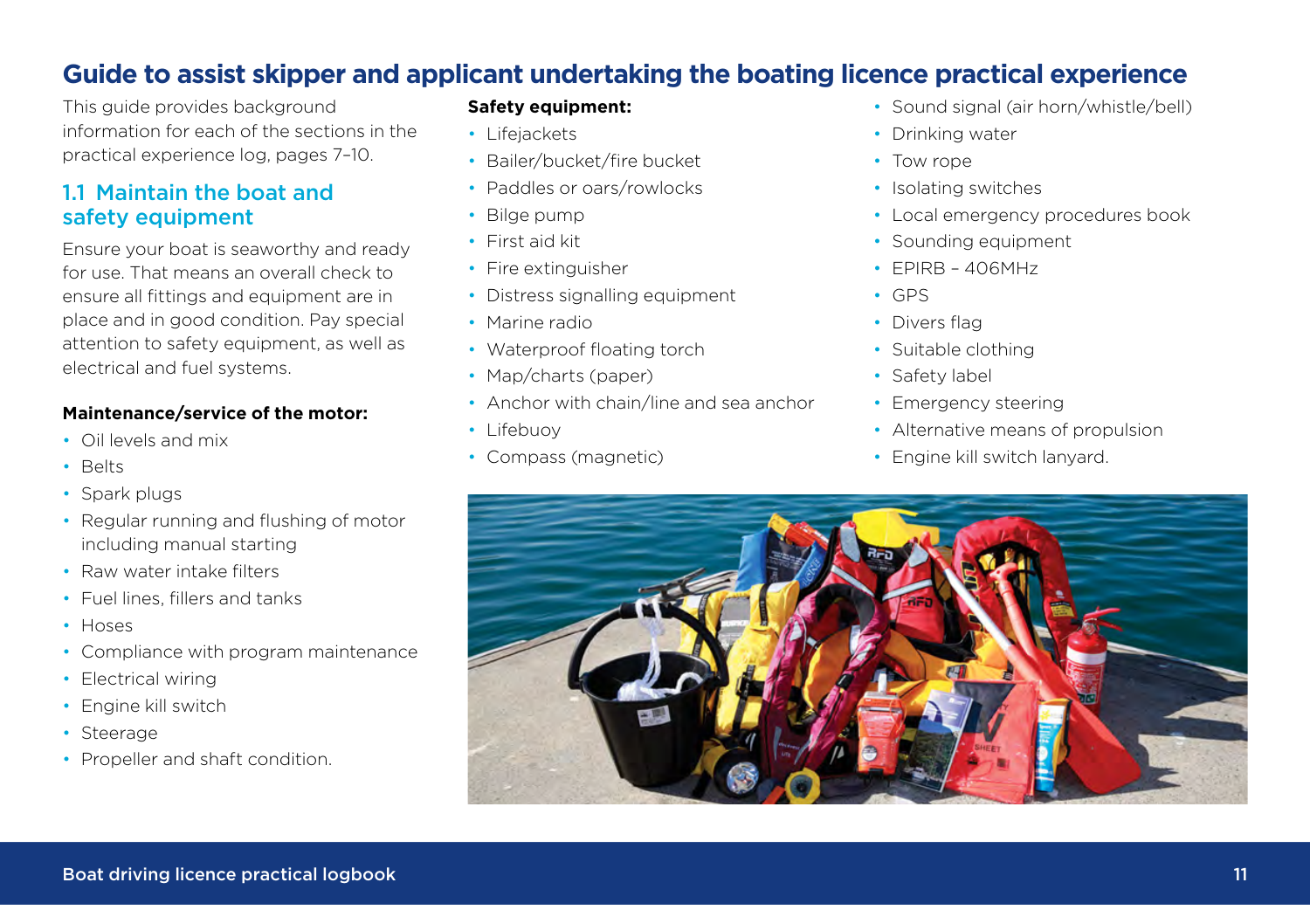# 1.2 Mooring, berthing and trailers

Ensure your mooring, berth or trailer is in good condition and ready for use. Take time to regularly inspect fittings and check for wear and tear. Replace any parts that look worn or suspect. Be able to launch and retrieve the boat safely using a trailer (if applicable).

#### **Mooring and berth maintenance:**

- Appropriateness of mooring/berthing equipment and site
- Regularity of checks
- Services by recognised contractor
- Serviceable mooring and berthing lines
- Fenders
- Anchors and other ground tackle.

# 1.3 Plan trip

The boat and its gear must be appropriate for the area of navigation. Consider contingencies for events such as adverse changes in weather. Study local charts or maps, paying particular attention to any hazards, and plan for adequate supplies of food, water and fuel. Tell someone where you are going and expected time of return, and leave your contact and/or emergency contact details with someone reliable. And of course, let that person know you have returned.

Ensure all gear on the boat is in good working order and stowed properly. When loading, keep the number of people and amount of gear within the safe design limits of the vessel.

#### **Weather and conditions:**

- Current forecast
- Wind
- Latest weather and conditions information
- Source of weather information
- Tides (flood and ebb tides)
- Rips and bars
- Wave height
- Visibility
- Day/night.



#### **Area of operation:**

- Hazards
- Local knowledge, rules and protocols
- Events
- Emergency response
- Access and exit points
- Safe havens
- Launching ramps
- Destination port.

#### **Trip activity:**

- Adequate fuel for distance to be travelled
- Way points
- Suitability of boat for the activity
- Radio used and frequency
- Call signs
- Trip intention forms
- Description of boat
- Registration number
- Trip departure and return time
- Area and nature of operation.

#### **People to advise:**

- Family member
- Neighbour(s)
- Water Police
- Recognised marine rescue services
- Local police
- Relative
- Club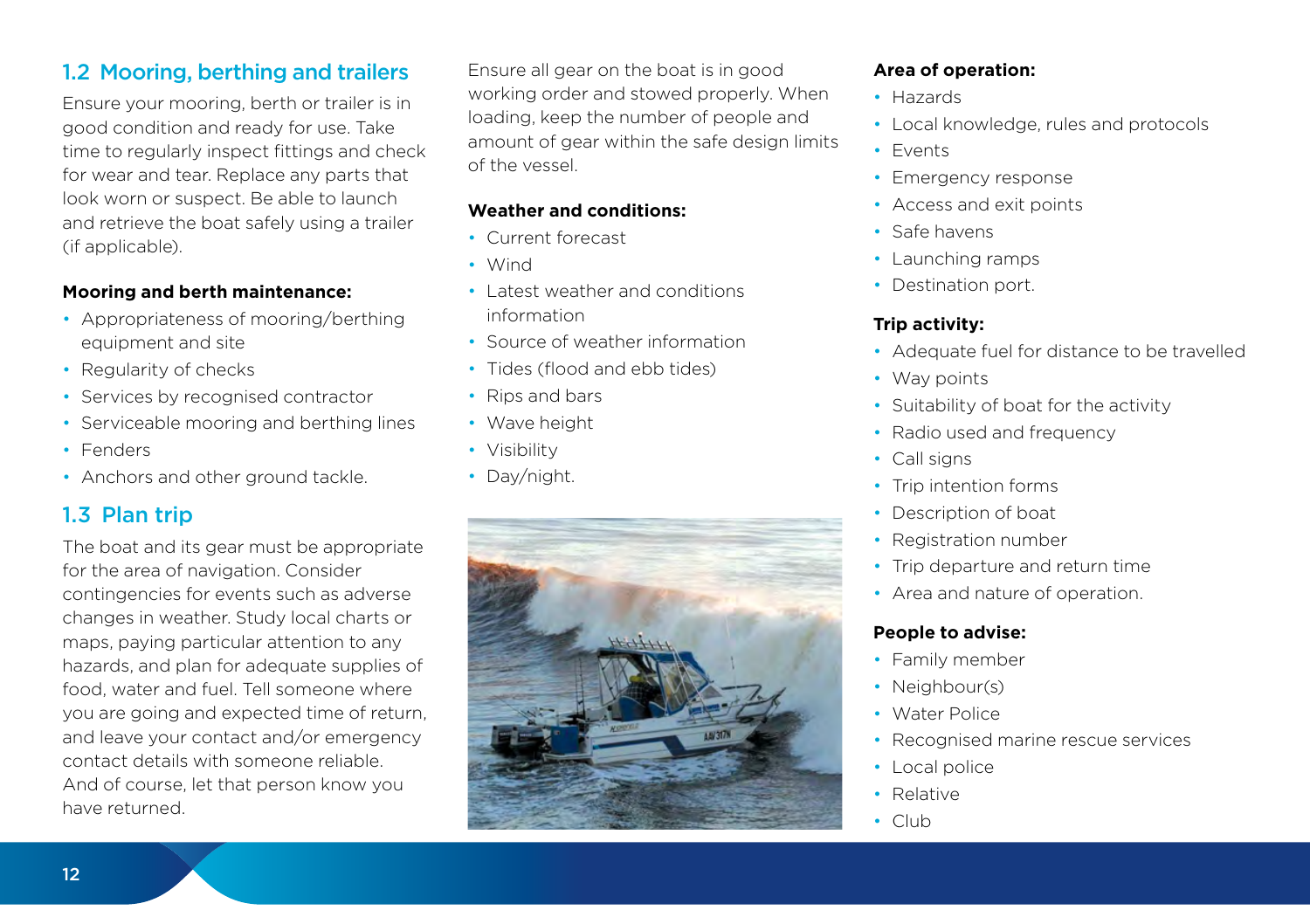- Harbour master
- Note in car (if appropriate)
- Coastal radio stations.

#### **Provisions:**

- Water
- Food
- Ice
- Sun protection
- Wet weather gear
- First aid kit
- Personal medication for all passengers
- Batteries
- Gas
- Adequate emergency fuel (reserve) and a method of fuel transfer.

#### **Activity details to be communicated:**

- Vessel description or photo
- Number of people in boat
- Departure/arrival times
- Types of radios
- Must advise trip conclusion
- Shore contact details
- Trailer registration number
- Fuel capacity and usage.

#### **Pre-start check:**

- Fuel is connected
- Battery is charged and connected
- Engine kill switch lanyard
- Fumes, petrol
- Fuel and water leaks
- Open hatches/windows/doors
- Ventilation
- Sea-cock opening
- Secure loose gear
- Turn on marine radio
- Checking bilge water levels
- Navigation lights
- Raising radio aerials.

# 2.1 Manoeuvre and handle boat

Carry out a pre-start check. Always operate your vessel safely. Keep a proper lookout at all times and be aware of your impact on other people and the environment.



# 2.2 Navigation

Observe the system of navigation markers at all times. Know and apply the rules for preventing collisions at sea, eg keep to the starboard (right) side of channels, give way to vessels approaching from the right, maintain a safe speed relevant for the conditions and always keep a proper lookout. Be aware of hazards and local conditions and take these into account when navigating.

#### **Manoeuvring conditions:**

- From or to a ramp, pontoon, wharf, mooring or anchorage
- Confined areas (narrow channels) marinas, moorings, obstructions)
- Sea-states: coastal bars, waves, rips, high seas, tidal surges, choppy conditions
- Low speed/high speed
- Wakes/wash/waves
- Poor visibility
- Effect of wind
- Large vessels.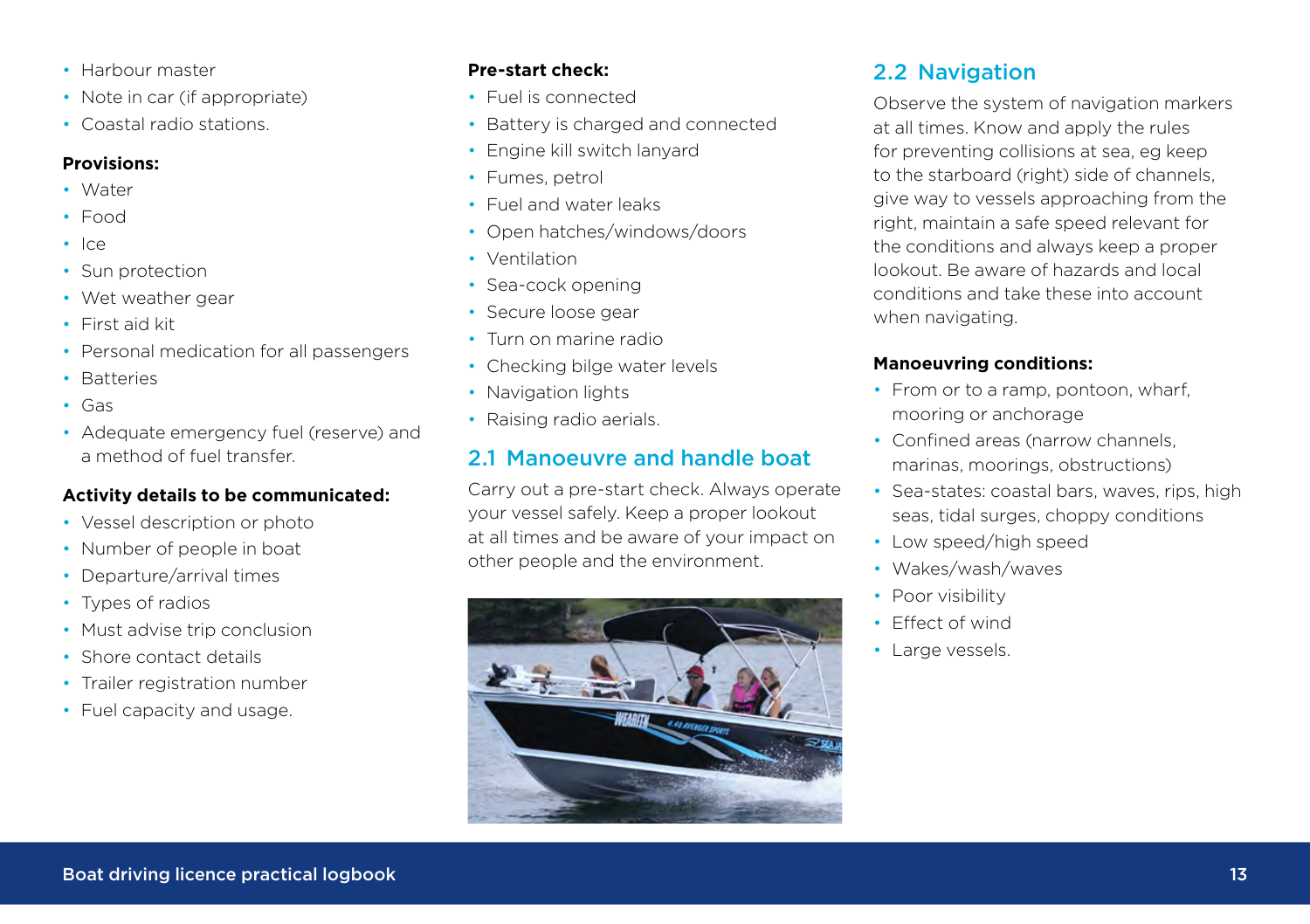#### **Safe manoeuvring:**

- Steer straight line
- Astern
- Figure-eight
- Right of way
- Port-starboard
- Throttle control
- Emergency stop
- Trim and stability of vessel
- Towing or being towed
- Picking up a towed person
- Berthing
- Standing-on/stemming the tide
- Retrieval of person overboard.

#### **Monitoring:**

- Cooling system
- Bilge, portholes and hatches
- Location and welfare of persons on board
- Oil, fuel and water
- Radio
- Position of boat
- Other water users
- Battery and electrical systems
- Ventilation.

#### **Hazards and conditions:**

- Weather
- Set and drift
- Effect of wind, tides and currents
- Submerged objects
- Other boats/wash
- Restricted waters
- Crossing bars.

#### **Aids to small craft navigation:**

- IALA Buoyage System "A"
- Charts
- Compasses
- GPS
- Sounder
- Tide tables
- Passage plan
- Marine references
- Notices to mariners
- Radio navigational warnings.

#### **Impact of boat use on others and the environment:**

- Noise
- Wake/wash/waves
- Safety of others
- Disturbance or injury to wildlife
- Disposal of waste, including sewage and grey water
- Effects of detergent
- Anti-foul
- Disposal of bilge water
- Fuelling arrangements
- Potential damage to seagrasses and other sensitive habitats, eg when anchoring or running aground.

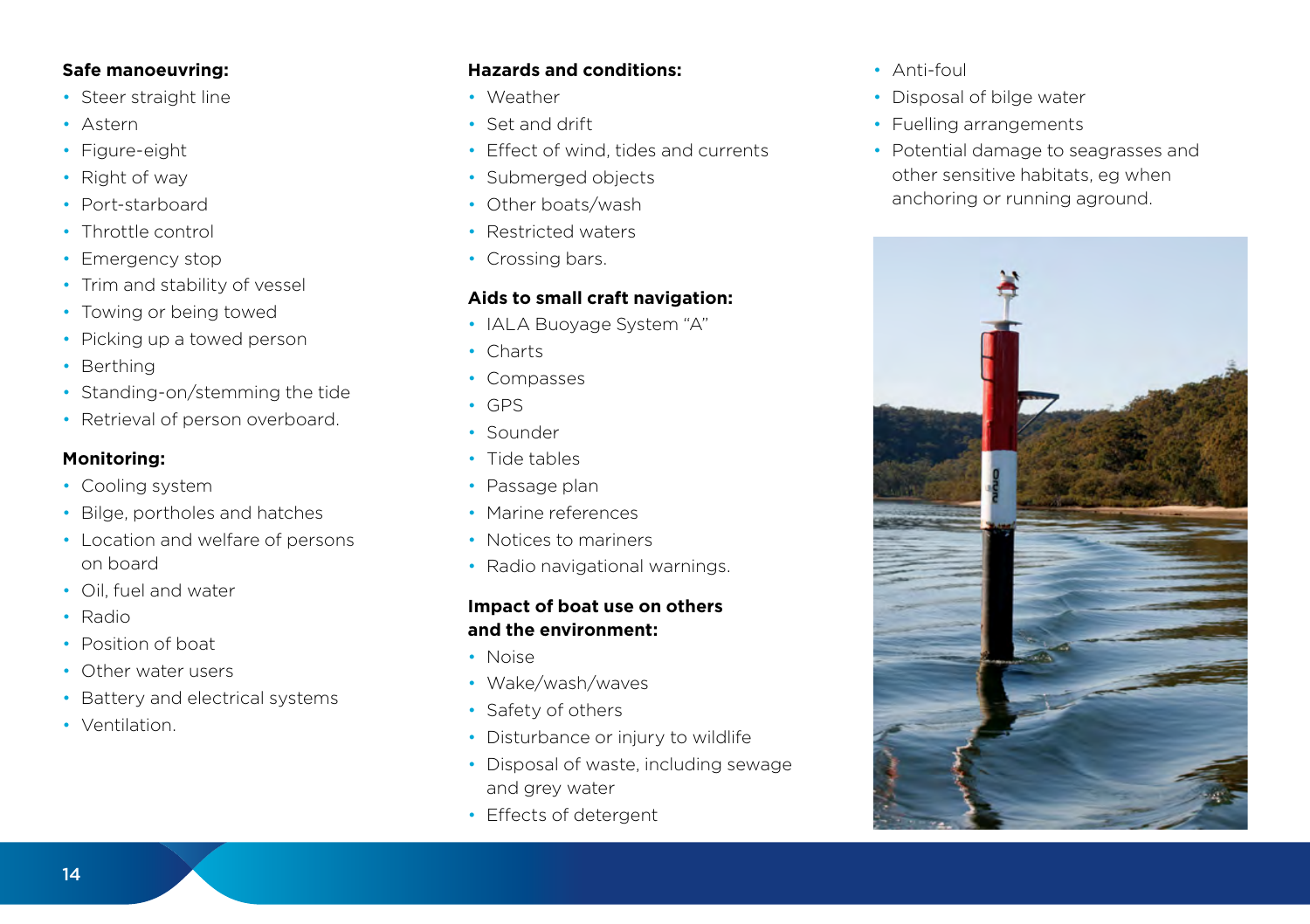#### **Collision regulations such as:**

- Navigating in narrow channels
- Giving way to other vessels
- Overtaking
- Proper lookout
- Sound signals, lights and shapes
- Responsibilities and duty of care
- Use of buoyage system
- Speed
- Recognition of lights and markers
- Rules of road
- Recognition of operation areas
- Specific activity rules, eg PWCs, water skis
- Safety equipment requirements
- Accident/incident reporting.

#### **Marine regulations such as:**

- Safety regulations
- Licensing and registration
- Speed limit restrictions
- Distance off requirements
- Marine incident reporting
- Carrying capacity
- Alcohol limits
- Age of operators
- Pollution.

# 2.3 Anchoring

Ensure your anchor is appropriate for the size of boat, the location and the conditions eg some anchors work better in sand than others. Understand the difference in anchor type. Always lower, set and monitor your anchor to suit the location and conditions. When retrieving your anchor, ensure it is stowed securely.

## **Types of anchors:**

- Danforth
- Grapnel/reef
- Bruce
- Plough
- Admiralty
- Sea anchor
- Sarca.

#### **Anchoring systems:**

- Multiple anchors
- Bow and stern anchors
- Mooring buoy.

# 3.1 Use safety equipment

Discuss the nature, type, accessibility and serviceability of all safety equipment on board (see list on page 11). Note that all safety equipment should only be used in a manner appropriate to the incident or emergency.

# 3.2 Raise alarms

Be ready to identify and react to an emergency if needed. Ensure all on board are informed of any emergency. Be able to use appropriate distress signals at the appropriate time.

### 3.3 Respond to onboard emergency

Be prepared to inform all people onboard of necessary actions in order to respond to an emergency. Be prepared to identify and communicate your position should an emergency arise. You also need to be able to render assistance to injured people, be able to abandon the boat if required and communicate with rescuers.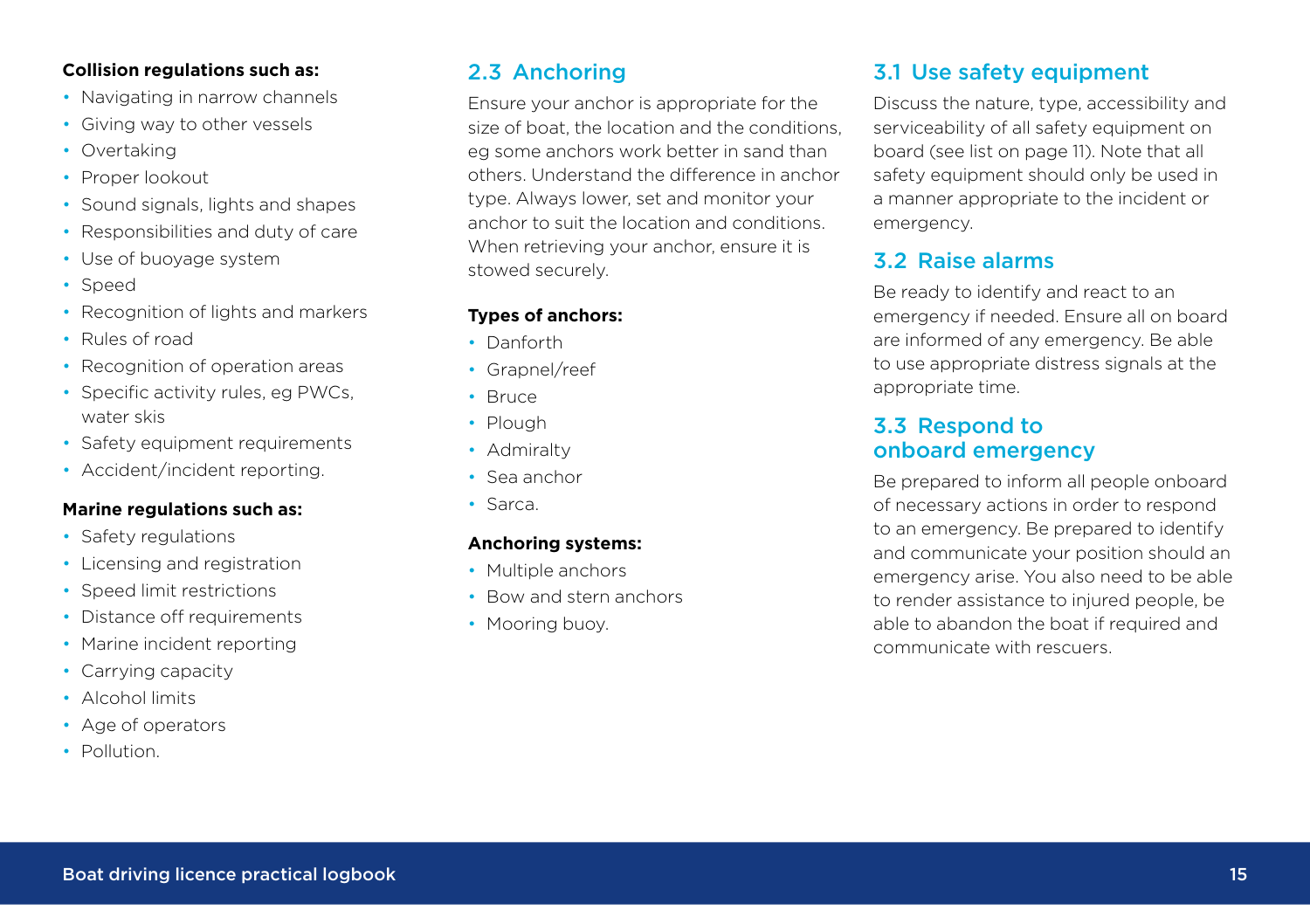#### **Emergencies:**

- Fire (smoke or heat)
- Collision
- Grounding
- Man overboard
- Person retrieval from water
- Capsize
- Swamping
- Sinking
- Motor breakdown or malfunction (electrical/mechanical)
- Fouled propeller
- Anchoring
- Flooding
- Lost
- Injuries/illnesses
- Hypothermia
- Lack of fuel
- Contaminated fuel.

#### **Distress signals:**

- Flares
- Flags
- Radio
- Hand signals
- Dye marker
- International Code Signal of Distress
- Sound signals (including voice)
- EPIRB 406MHz
- V-sheet
- Reflective mirror
- Light signals
- Mobile phone.

#### **Preparation for abandoning:**

- Brief everyone onboard
- Donning of life jackets (if not already done)
- Identifying location of vessel
- Communicating to rescuers of actions taken or to be taken
- Readiness of life raft/life rings
- Activate EPIRB
- Identification and collection of emergency equipment, provisions, drinking water and clothing
- Deployment of anchor or sea anchor.

## 3.4 Assist others in distress

Understand the range of distress signals and the nature of response required. Be prepared to assess your capability to safely assist others, taking into account your own safety and proximity to the incident. Be prepared to assist in an emergency and to communicate the end of an emergency to appropriate people.

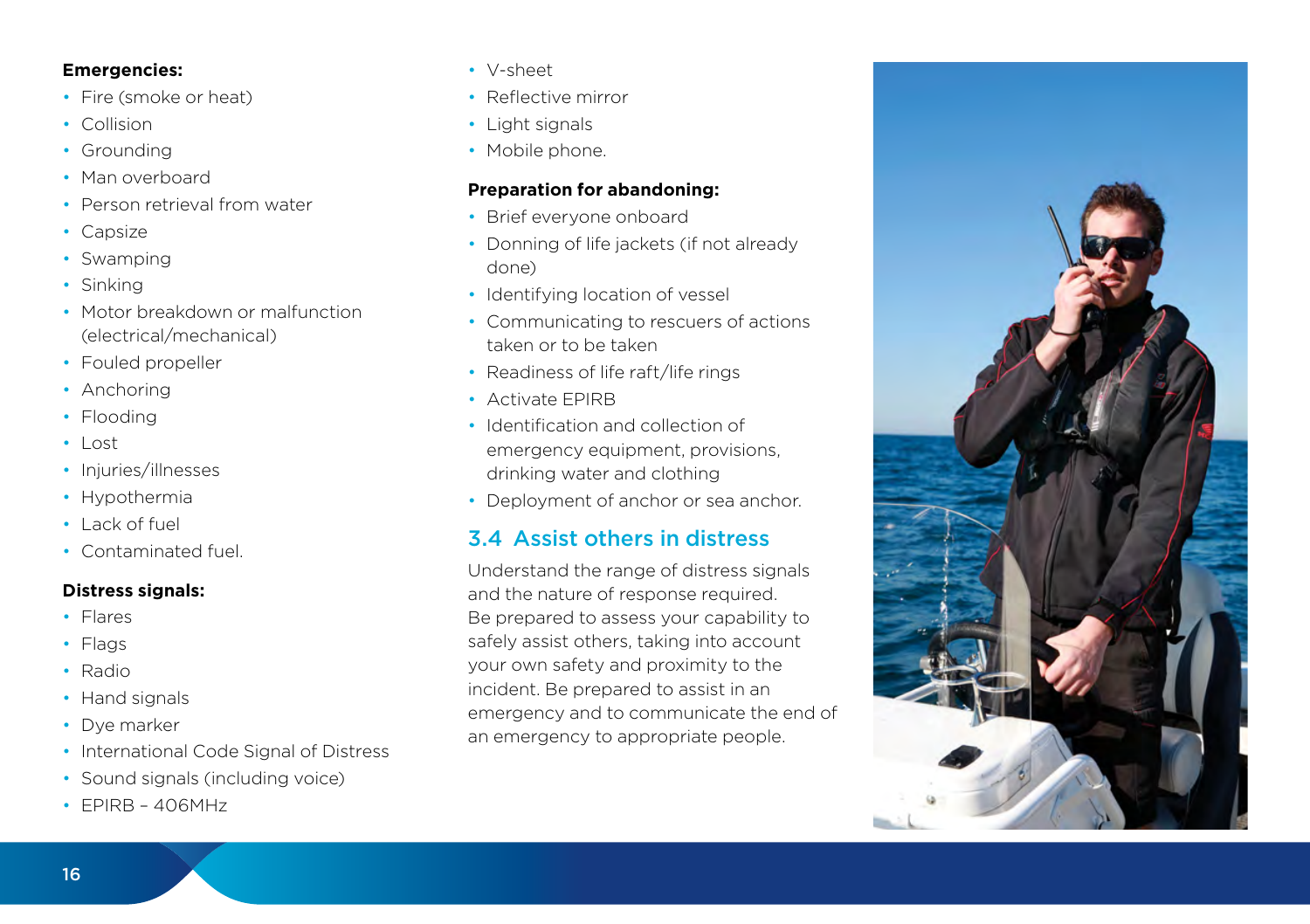# **Boating trip checklist**

By using this checklist as a guide, you will be able to check what needs to be organised on board before, during and after each trip. You're the skipper and your passengers will appreciate knowing you're concerned about boating safety.

| Home or marina maintenance                                                                                    |   |                                                                                                     |   |                                                                        |  |
|---------------------------------------------------------------------------------------------------------------|---|-----------------------------------------------------------------------------------------------------|---|------------------------------------------------------------------------|--|
| (know your boat)                                                                                              |   | Do you know the maximum amount                                                                      |   | Do you have the latest bar                                             |  |
| Do you regularly service and maintain<br>your boat?                                                           |   | of people you can carry on this<br>boat? Check the safety label,<br>Australian Builders Plate (ABP) |   | crossing information?<br>Calculate adequate fuel plus reserve.         |  |
| Has it been checked for this trip?                                                                            |   | or manufacturers plate.                                                                             |   |                                                                        |  |
|                                                                                                               |   | Do you have the required safety/                                                                    |   | Are batteries charged?                                                 |  |
| <b>Pre-departure</b>                                                                                          |   | emergency equipment on board?                                                                       |   | If undertaking night-time                                              |  |
| Does the boat have current registration<br>(if required) and are the label and<br>numbers properly displayed? |   | Do you have an emergency plan for<br>this trip?                                                     |   | navigation, check navigation lights<br>(running and anchored).         |  |
| Is the skipper and anyone else who<br>will be driving the vessel carrying the                                 |   | Do you have the latest weather<br>forecasts for the trip duration?                                  |   | Check tool kit and repair/<br>replacement spares.                      |  |
| correct and current licence if required?                                                                      |   | Listen to broadcast of up-to-date                                                                   | L | Replenish first aid supplies if necessary.                             |  |
| Plan the trip, including travel times and                                                                     | П | weather observations.                                                                               |   | Check that all passengers have                                         |  |
| select suitable anchorage locations<br>if needed.                                                             |   | Is the boat suitable for the trip                                                                   |   | adequate clothing and sun protection.                                  |  |
| Carry charts (maps) for the area you<br>plan to visit.                                                        |   | conditions e.g. offshore?                                                                           |   | Tell someone where you are going and<br>the time you expect to return. |  |
|                                                                                                               |   | Do you have tidal predictions                                                                       |   |                                                                        |  |
|                                                                                                               |   | and range?                                                                                          |   |                                                                        |  |

**Continued over page**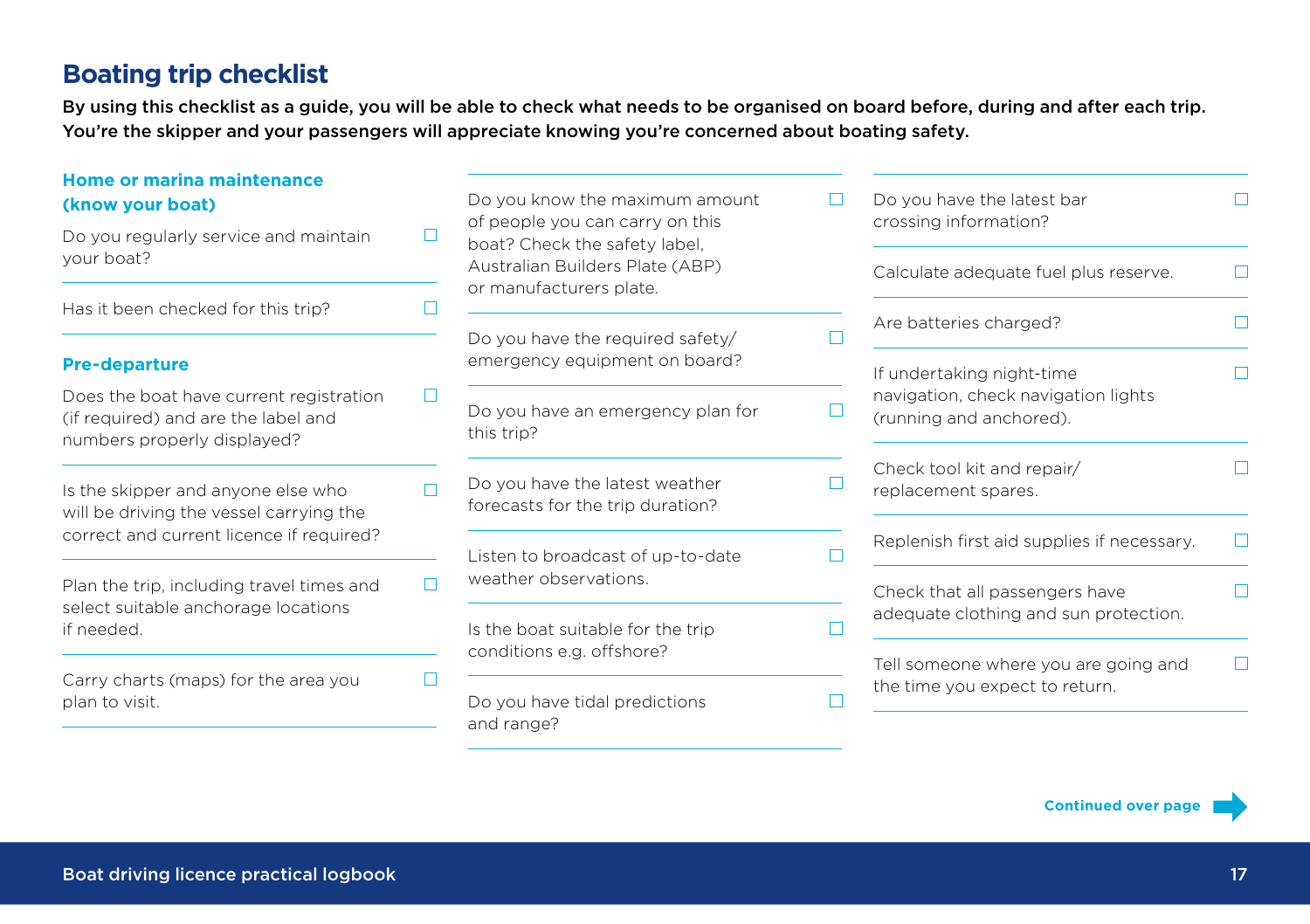#### **Launching and getting underway**

| Check the bungs are firmly secured.                                                                                                                  |  |
|------------------------------------------------------------------------------------------------------------------------------------------------------|--|
| Secure all loose items in the boat.                                                                                                                  |  |
| Is there adequate ventilation in all areas<br>and for all situations?                                                                                |  |
| Discuss safety requirements and use of<br>safety equipment with passengers.                                                                          |  |
| Explain use of engine kill switch<br>lanyard, test function before getting<br>underway, attach lanyard to driver's<br>lifejacket, clothing or wrist. |  |
| If required, log on with the local<br>volunteer marine rescue group.                                                                                 |  |
|                                                                                                                                                      |  |

Put on lifejackets at times of heightened risk, such as crossing a coastal bar, boating alone, at night, in adverse conditions or if you are a poor swimmer. Children under 12 years of age must wear a lifejacket at most times. For full details visit

#### **roads-waterways.transport.nsw.gov.au**.

Take care of the environment. Avoid polluting, watch your wash and noise and anchor away from seagrass beds.

Dispose of your rubbish ashore and never allow raw sewage, oily water or any chemicals to enter the waterway.

Limit alcohol consumption. Stay under 0.05 on the water (0.00 if less than 18 years old).

#### **Upon returning**

| Log off with the local volunteer marine<br>rescue group if required.                                                                                       |  |
|------------------------------------------------------------------------------------------------------------------------------------------------------------|--|
| Courtesy counts at the ramp, so when<br>using a trailer, retrieve the boat then<br>move away from the ramp before<br>stopping to secure the boat and gear. |  |
| Isolate all battery power sources.                                                                                                                         |  |
| After retrieving trailerable vessels,<br>unscrew bungs to release water. Do not<br>allow oily water to enter the waterway.                                 |  |
| <b>Home or marina maintenance</b><br>(at the end of the trip)                                                                                              |  |
| Clean and flush motor whilst preventing<br>pollution from reaching drains or<br>the waterway.                                                              |  |
| Inspect boat for wear and tear.                                                                                                                            |  |
| Boat, trailer, equipment care.                                                                                                                             |  |

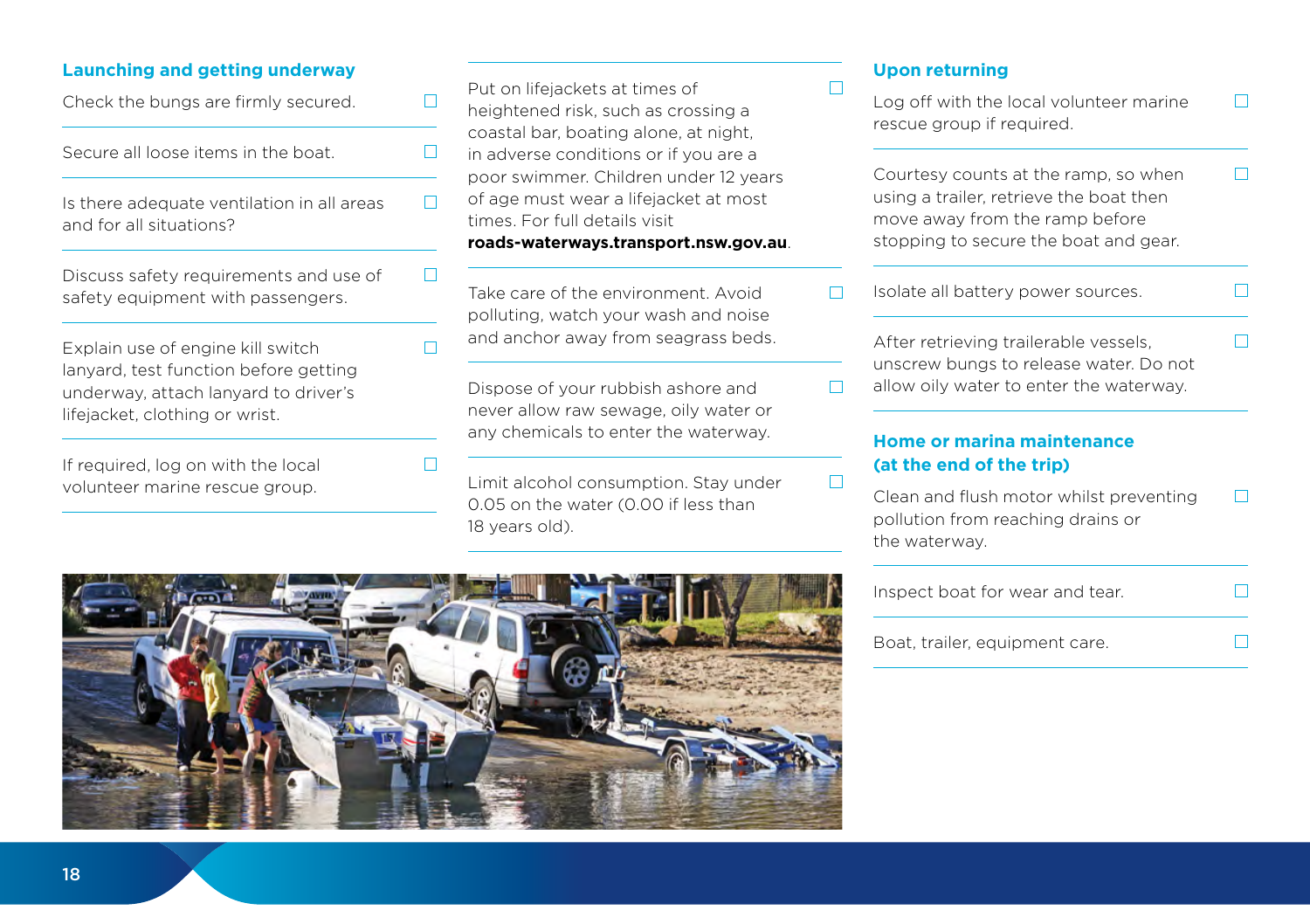

**THERE'S ONE FOR YOUR FAVOURITE ACTIVITY**



**With inflatable lifejacket styles, you'll be able to wear one all day without it getting in the way. Wearing a lifejacket could help save your life.** 

**Find the right lifejacket for your favourite activity and information on how to service inflatable lifejackets at lifejacketwearit.com.au**



**WEAR A LIFEJACKET** DON'T RISK YOUR LIFE